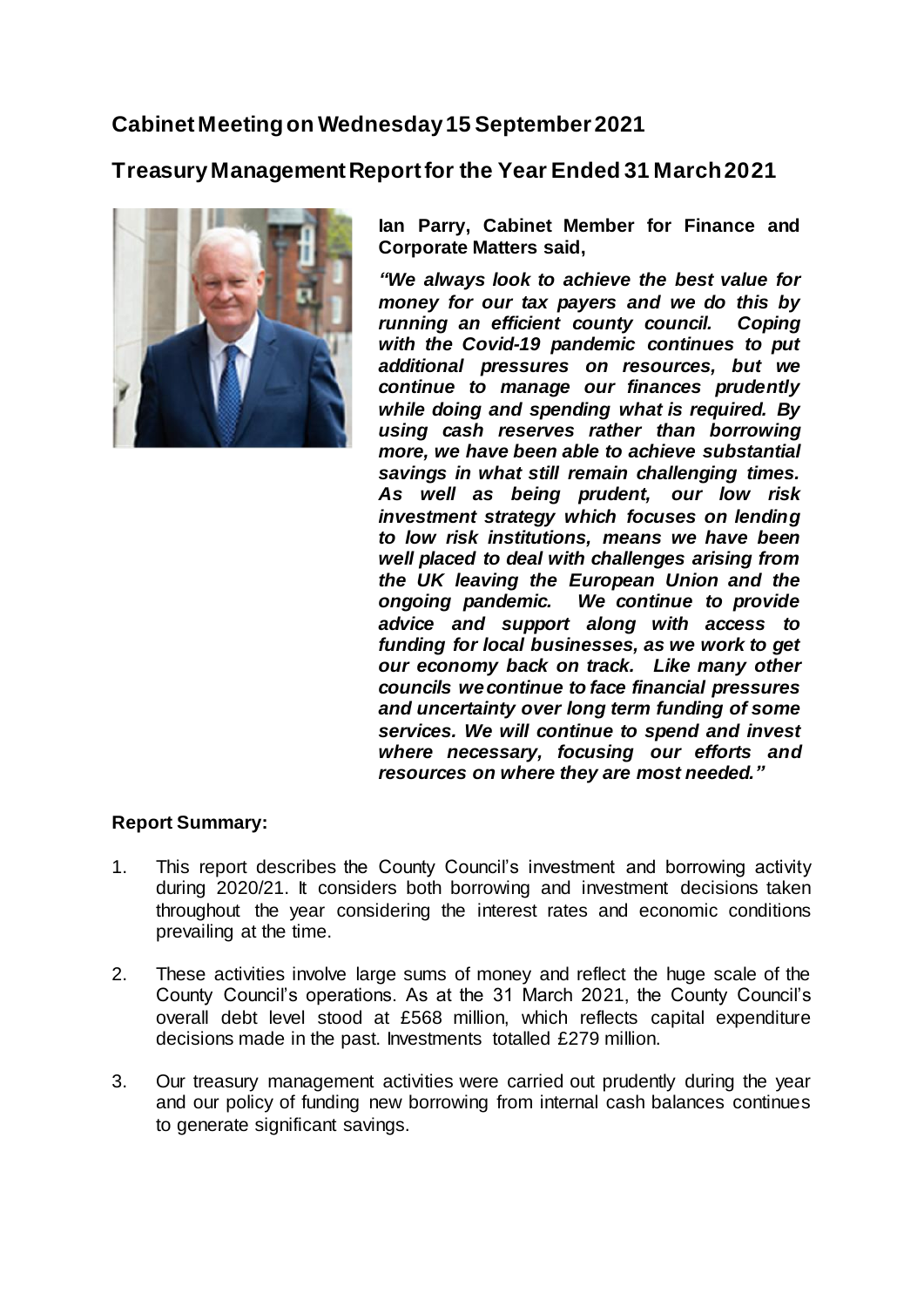4. As well as being prudent, our low risk investment strategy which focuses on lending to low risk institutions and the need for liquidity and diversification, has ensured the County Council has been strategically placed to deal with market challenges arising from the UK to leaving the European Union and the Covid-19 pandemic.

### **Recommendation(s)**

I recommend that:

- a. the treasury management activities for the year ended 31 March 2021, including the Prudential Indicators outturn detailed in **Appendix 4**, be noted.
- b. Cabinet approve the use of the Minimum Revenue Provision at 31 March 2021 as set out in **paragraphs 31 and 32**.
- c. Cabinet note the current Annual Investment Strategy is considered prudent and sufficiently robust to meet any market challenges created by the UK's decision to leave the European Union and pressures caused by the Covid-19 pandemic and that Officers will continue to monitor the position.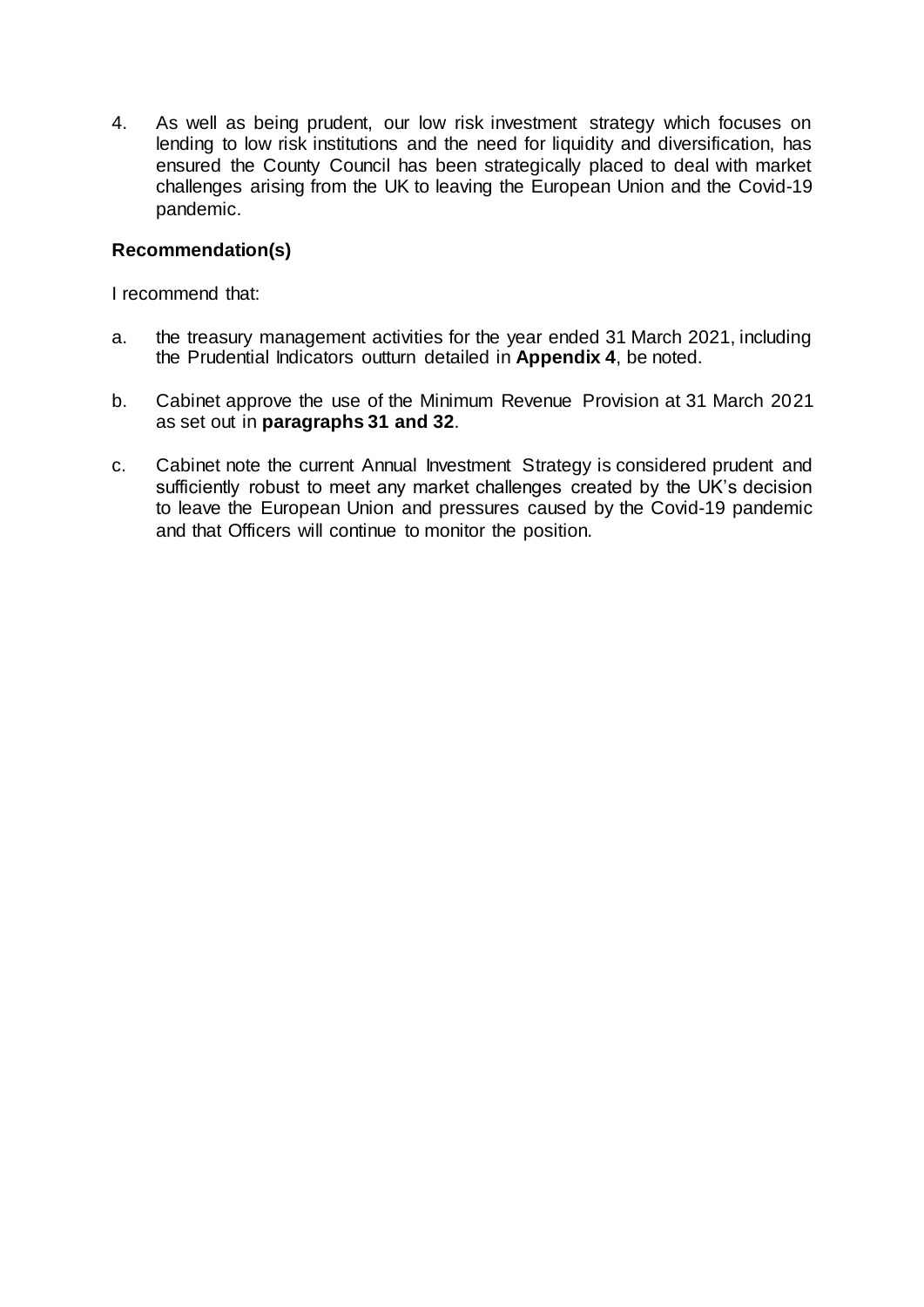| <b>Local Members Interest</b><br>If report is relevant to ALL Members, type 'N/A' into  <br>table and delete what is not required |                  |                 |           |  |
|-----------------------------------------------------------------------------------------------------------------------------------|------------------|-----------------|-----------|--|
| Insert                                                                                                                            | Members   Insert |                 | Electoral |  |
| Name                                                                                                                              |                  | <b>Division</b> |           |  |

# **Cabinet – Wednesday 15 September 2021**

## **Treasury Management Report for the Year Ended 31 March 2021**

### **Recommendations of the Cabinet Member for Finance and Corporate Matters**

I recommend that:

- a. the treasury management activities for the year ended 31 March 2021, including the Prudential Indicators outturn detailed in **Appendix 4**, be noted.
- b. Cabinet approve the use of the Minimum Revenue Provision at 31 March 2021 as set out in **paragraphs 30 and 31**.
- c. Cabinet note the current Annual Investment Strategy is considered prudent and sufficiently robust to meet any market challenges created by the UK's decision to leave the European Union and pressures caused by the Covid-19 pandemic and that Officers will continue to monitor the position.

#### **Report of the County Treasurer**

#### **Reasons for Recommendations:**

- 1. At their meeting on 18 January 2012, Cabinet adopted the Chartered Institute of Public Finance and Accountancy's *Treasury Management in the Public Services: Code of Practice* (the CIPFA Code).
- 2. Treasury risk management at the County Council is conducted within the framework of the revised 2017 Edition of the CIPFA Code. This requires the County Council to approve a treasury management strategy before the start of each financial year and, as a minimum, provide a semi-annual and annual treasury outturn report. This report fulfils the Authority's legal obligation under the Local Government Act 2003 to have regard to the CIPFA Code.
- 3. This report provides a summary of the County Council's treasury management activities for 2020/21, in the context of the strategy for the year, which was agreed by Cabinet on 8 January 2020. It considers both the borrowing and investment decisions taken throughout the year in the light of the interest rates and economic conditions prevailing at the time.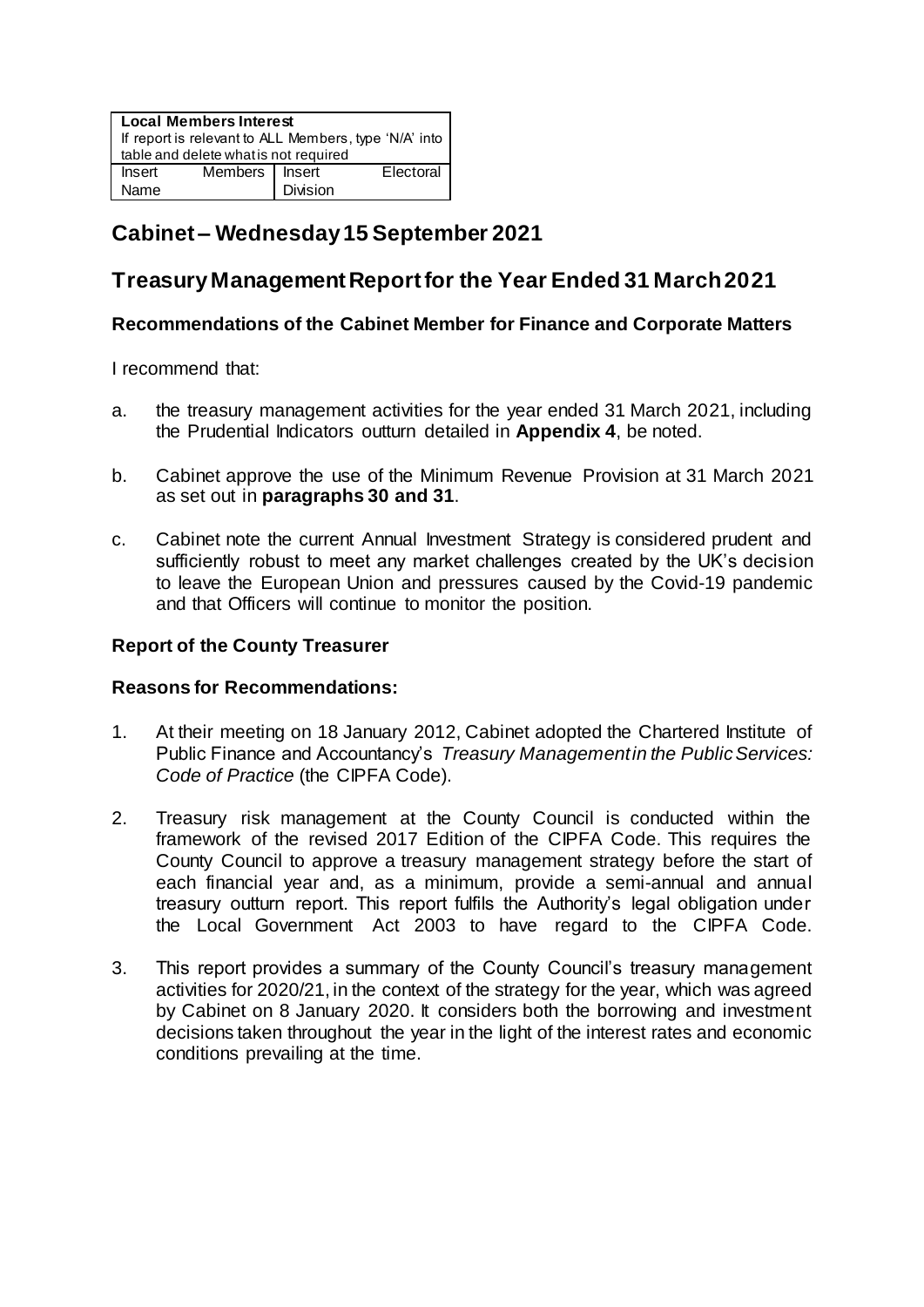### **External context**

- 4. The financial year 2020/21 will go down in history as being the year of the COVID-19 pandemic. Despite the Government and Bank of England taking rapid action to support the economy and protecting jobs, the first national lockdown in late March 2020 did huge damage to the economy. This caused an economic downturn that exceeded the one caused by the financial crisis of 2008/09. A short second lockdown in November did relatively little damage but by the time of the third lockdown in January 2021, businesses and individuals had become more resilient in adapting to working in new ways so much less damage was done. Vaccination of the UK population began in November 2020 and the pace at which it has been rolled out has been instrumental in speeding up the economic recovery and the reopening of the economy. In addition, the household savings rate has been exceptionally high since the first lockdown in March 2020, so there is pent-up demand and purchasing power stored up for goods and services for when the economy is fully re-opened. It is therefore expected that the UK economy could recover to its pre-pandemic level of economic activity by quarter 1 of 2022.
- 5. Since the beginning of the pandemic, the Chancellor has implemented repeated rounds of government support to businesses by way of cheap loans and has protected jobs by paying for workers to be placed on furlough. This support has come at a huge cost in terms of the Government's budget deficit, which has ballooned and caused total government debt to now stand at around 100% of GDP. The most recent Budget on 3 March 2021 further increased fiscal support to the economy and employment during 2021 and 2022, which is to be followed by substantial tax rises in the following three years to help to pay the cost for the pandemic. The response of the government has helped strengthen the economic recovery from the pandemic but has an eye on returning the budget to a more sustainable balanced position by 2025/26.
- 6. The final Brexit agreement on 24 December 2020 eliminated a significant downside risk for the UK economy. The initial agreement only covered trade so there is further work to be done on the services sector where temporary equivalence has been granted in both directions between the UK and EU, which needs to be formalised on a permanent basis. There was much disruption in January 2021 as the increased paperwork to trade with the EU proved to be a formidable barrier; this now appears to have eased as businesses acclimatise but is an area that needs further work to ease difficulties, which are still acute in some areas.
- 7. The US economy did not suffer as much damage as the UK economy due to the pandemic. The Democrats won the presidential election in November 2020 and have control of both Congress and the Senate. This enabled the Democrats to pass a \$1.9trn (8.8% of GDP) stimulus package in March on top of the \$900bn fiscal stimulus deal passed by Congress in late December. These, together with the vaccine rollout, will promote a rapid easing of restrictions and a strong economic recovery during 2021.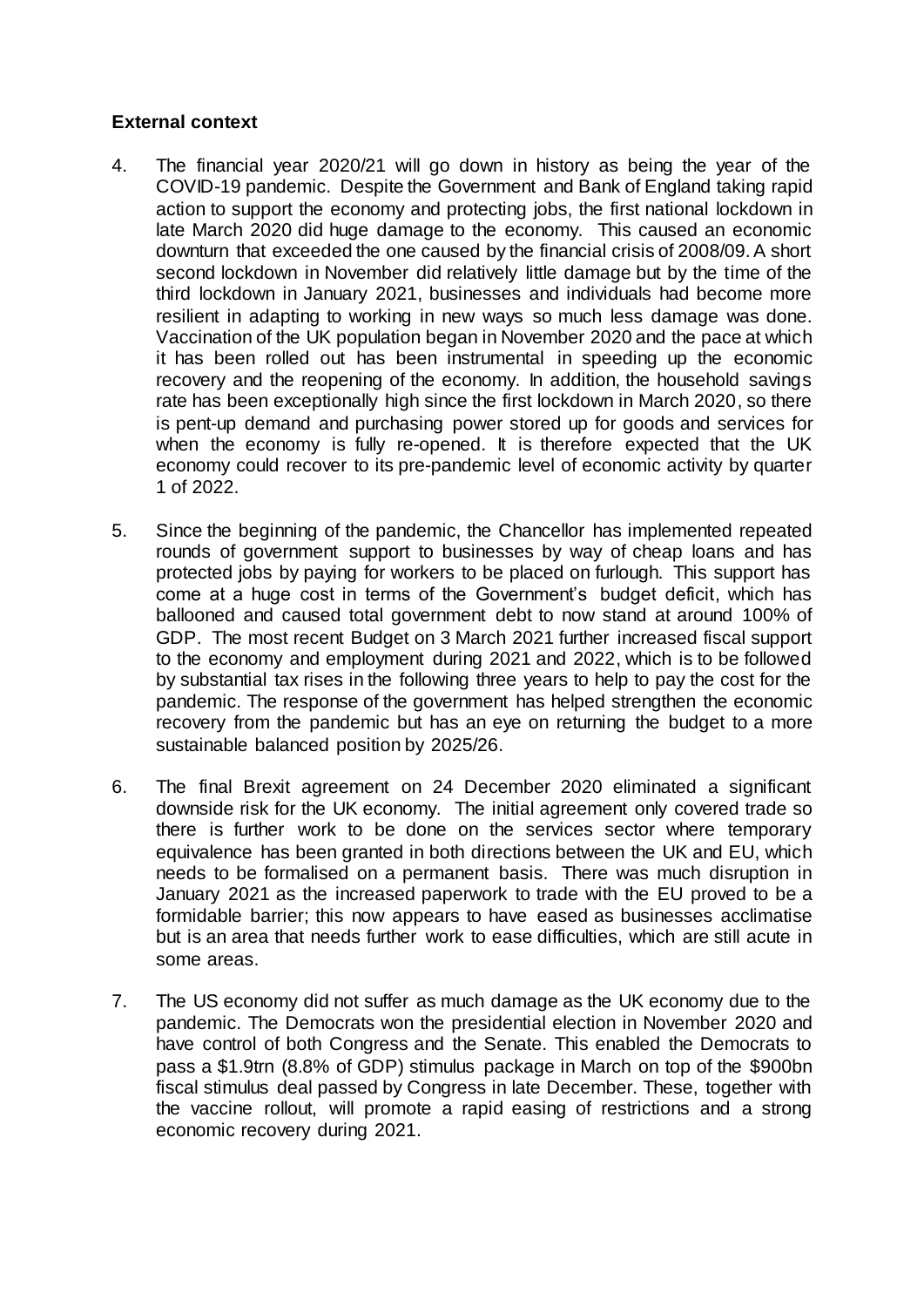8. Unlike the UK and US, the roll-out and take up of vaccines has been disappointingly slow in the EU in 2021. This has been at a time when many countries have been experiencing a sharp rise in COVID-19 cases and led to renewed lockdowns during March 2021. After the economic recovery in the EU had begun strongly in Q3 of 2020, this now means the forecast is for the EU to not recover to pre-pandemic levels until the second half of 2022.

### **Long-term borrowing 2020/21**

9. The Treasury Management Strategy Report for 2020/21, approved by Cabinet on 8 January 2020, outlined the long-term borrowing strategy for the year, which was:

"to favour using cash in lieu of borrowing."

- 10. The ability to borrow new loans was authorised as it was recognised that cash balances could fall as a result of unexpected changes in;
	- the capital programme;
	- budget pressures;
	- changes in the County Council's cash funding; and
	- the repayment of Lender Option Borrower Option loans (LOBOs).

| 2020/21                                  | £m       |
|------------------------------------------|----------|
| Balance funded from cash brought forward | 105.011  |
| New debt                                 | 16.660   |
| Minimum Revenue Provision (MRP) *        | (20.933) |
| Loan repayments at maturity              | 0.034    |
| Loans taken out                          |          |

**Balance funded from cash carried forward 100.772**

The following table summarises the use of cash for 2020/21:

*\* £19.104m of the MRP is payable by the County Council, but the treasury team manage the entire position, including MRP for transferred services.*

- 11. In 2020/21, the amount of debt funded from internal cash balances has decreased from £105.011m at the start of the financial year to £100.772m by the end of the year. New debt created was less than MRP and there was a small loan amount maturing meaning that the overall use of cash decreased.
- 12. The strategy of using cash continues to rely upon two main factors:
	- interest rates, and in particular the difference between short-term investment rates and longer-term borrowing rates; and
	- having cash available to fund the strategy.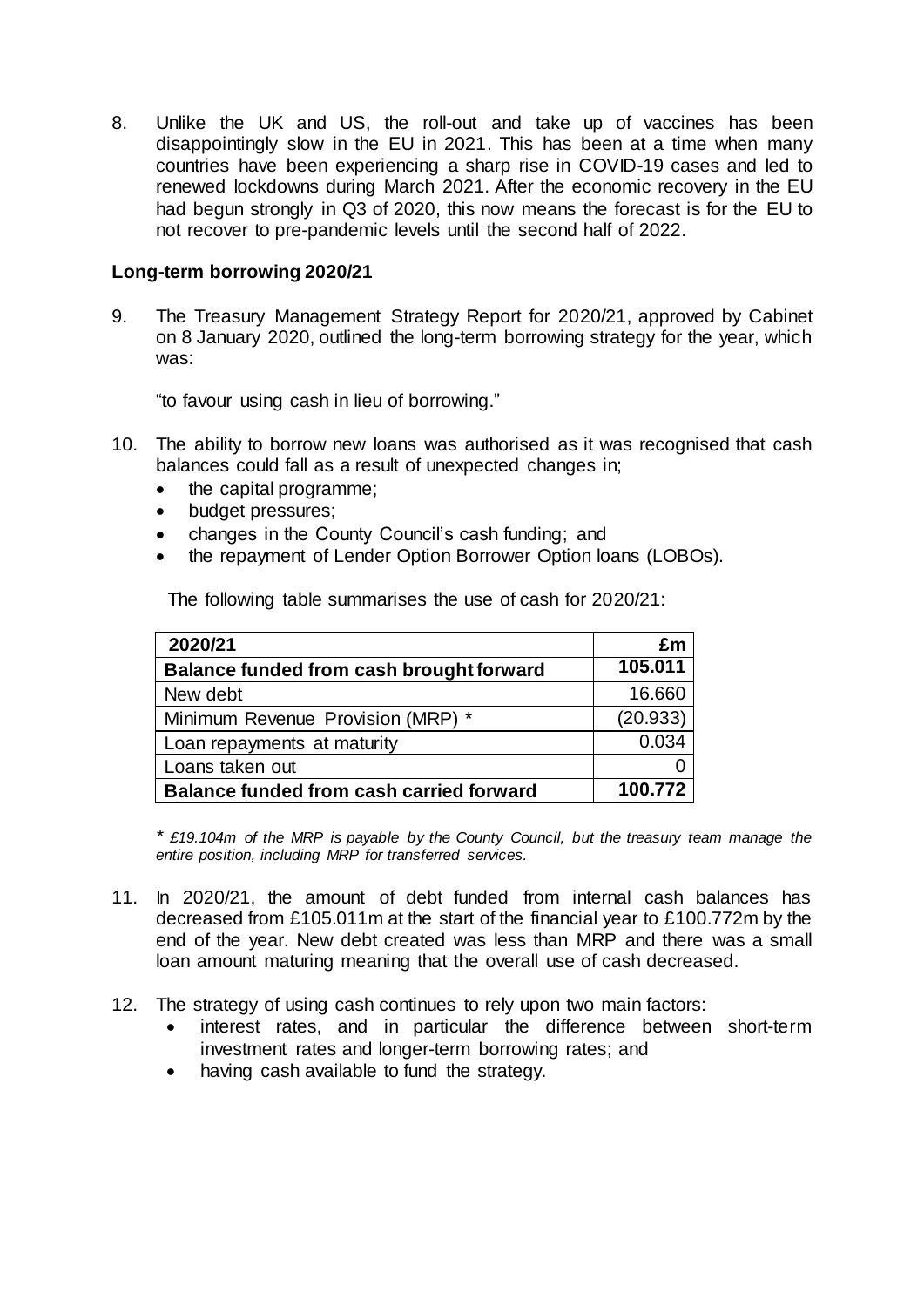#### **Interest rates**

- 13. The Bank of England's Monetary Policy Committee (MPC) cut Bank Rate from 0.75% to 0.25% and then to 0.10% and embarked on a £200bn programme of quantitative easing QE (purchase of gilts so as to reduce borrowing costs throughout the economy by lowering gilt yields) in March 2020. The MPC then further increased QE by £100bn in June 2021 and £150bn in November 2021, to take it to a total of £895bn. While Bank Rate remained unchanged for the rest of the year, financial markets were concerned that the MPC could cut Bank Rate to a negative rate; this was firmly discounted at the February 2021 MPC meeting when it was established that commercial banks would be unable to implement negative rates for at least six months – by which time the economy was expected to be making a strong recovery and negative rates would no longer be beneficial.
- 14. Average inflation targeting was the major change adopted by the Bank of England in terms of implementing its inflation target of 2%. The key addition to the Bank's forward guidance in August 2021 was the new phrase in the policy statement that "it does not intend to tighten monetary policy until there is clear evidence that significant progress is being made in eliminating spare capacity and *achieving the 2% target sustainably*". In effect this indicates, that even if inflation rises to 2%, this may not mean that action is taken by the MPC to raise Bank Rate. This sets a high bar for raising Bank Rate and no increase is expected in the short term. Inflation has been well under 2% during 2020/21; it is expected to peak at over 2% in 2021, but this will be seen as temporary so is unlikely to concern the MPC.
- 15. The economic global shock caused by the COVID-19 virus has impacted on demand through employment, consumer confidence and on-going social distancing measures. Staffordshire County Council's treasury management advisers expect the Bank of England to maintain Bank Rate at 0.10% until March 2023. It is likely that central banks across the world will follow this approach.
- 16. Whilst the economic future is not certain, a strategy of using cash remains supported by the current economic situation and the forecast for relatively low interest rates in the future.
- 17. Longer term interest rates are more relevant when the County Council wants to take up a new loan; these are mainly sourced from the Public Works Loan Board (PWLB) whose loan interest rates vary daily reflecting changes in gilt yields in the UK Government bond market.
- 18. On the 9<sup>th</sup> October 2019 the government announced a 1% increase in the interest rate margin on borrowing from the PWLB. Borrowing from the loan facility has increased at a rapid rate in recent years as a result of low interest rates with some borrowers using the money to invest in commercial property to produce a financial return. By taking this action HM Treasury restored interest rates to the levels seen in 2018 to prevent borrowing for commercial purposes.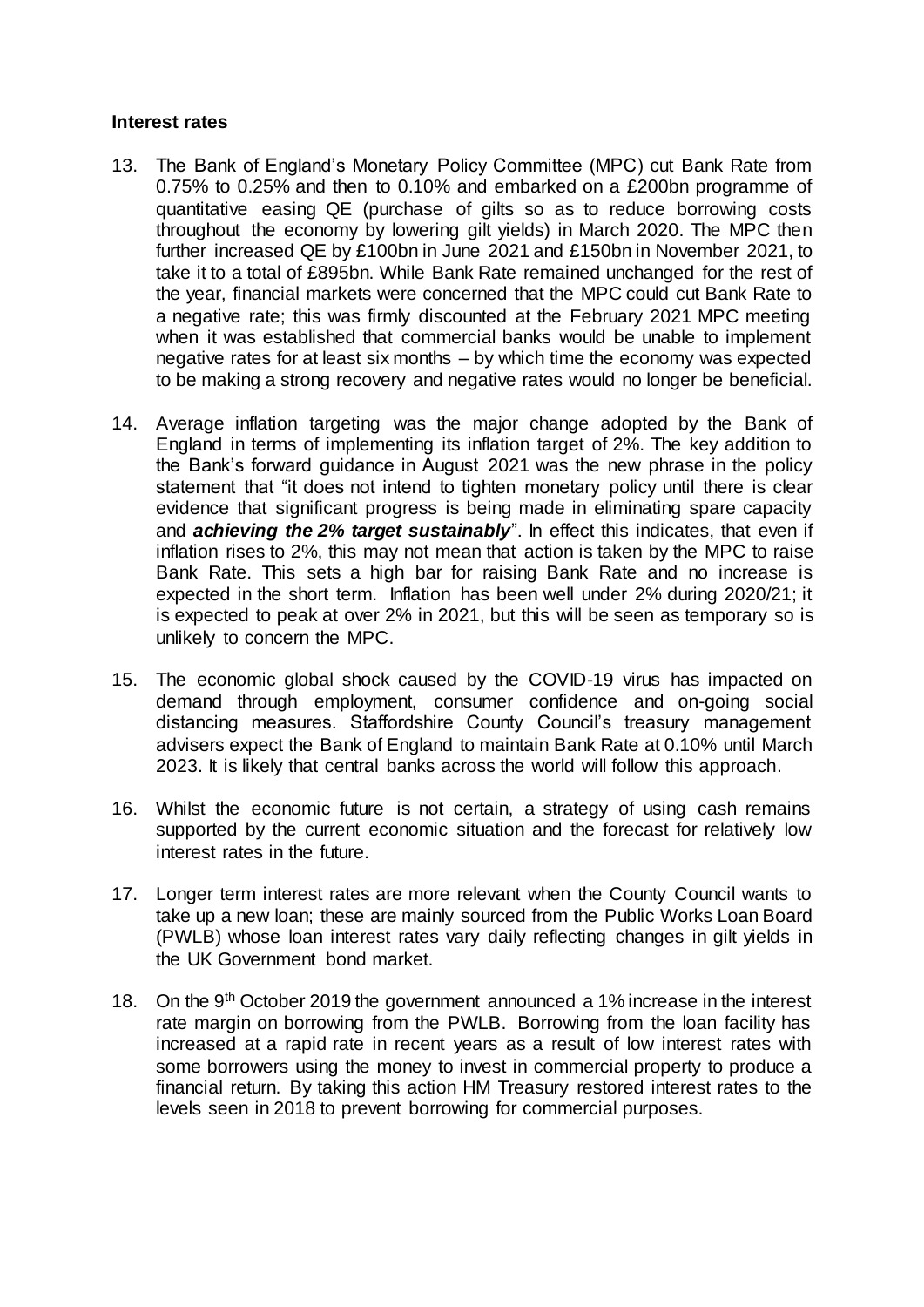- 19. On the 11 March 2020 HM Treasury released a comprehensive consultation on future lending terms of the PWLB to codify the approach that should be taken towards lending to public bodies in the future in respect of commercial loans. Following responses this margin was removed 26 November 2020.
- 20. The following chart shows PWLB interest rates (at certainty rate) for three indicative loans throughout 2020/21:



- 21. The chart shows rates mainly flat with a slight rise in the first half of 2020/21, before falling dramatically in the second half of the year due to the change in policy by HM Treasury. PWLB loans are priced with reference to gilt yields and the slight rise in PWLB rates (excluding the rate cut) and thus gilt yields reflected an increase in inflation expectations. When Bank Rate is not expected to increase, demand and prices for existing UK Government debt will increase (when gilt prices increase, yields fall). As mentioned in **paragraph 14** expectations for a Bank Rate increase had fallen due to a slow-down in the global economy due to the COVID-19 pandemic.
- 22. It is important to understand the current relationship between short-term investment rates and longer-term rates. If borrowing in the form of a loan is taken, the proceeds could only be invested at rates significantly lower than the cost of the borrowing. At present this difference would be around 1% to 2% depending on the length of the loan, so avoiding raising new loans can result in significant savings (see **paragraph 25**).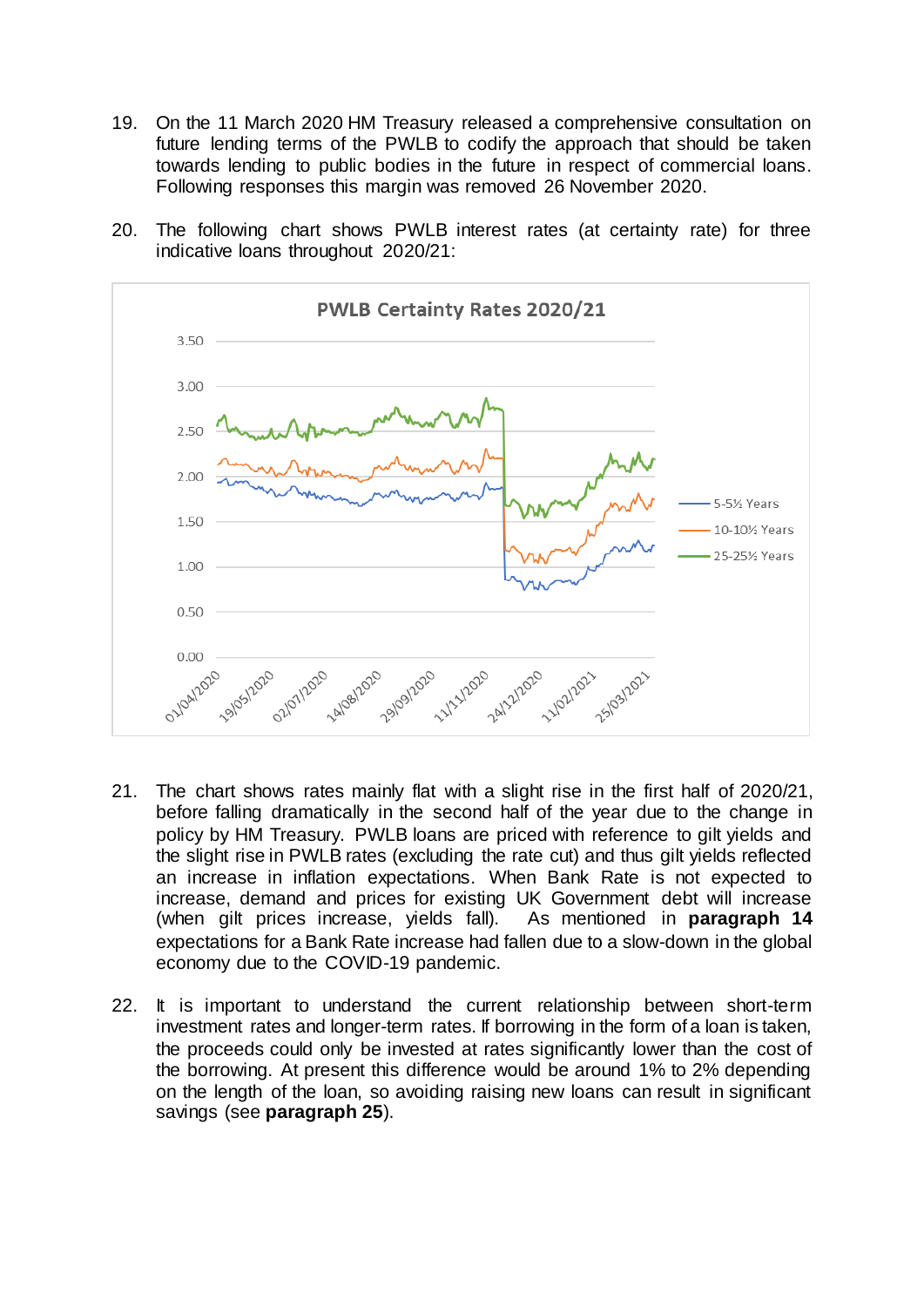## **Availability of Cash**

23. An equally important consideration to support the policy of using cash in lieu of borrowing, is whether cash is available. The following graph shows the investment balances for 2020/21, which were sufficient to fund the use of cash of £100.772m (**see paragraph 12**). The drop in cash balances experienced in April and May 2020 were as a result of the County Council accelerating payments to suppliers and care providers to help mitigate the initial financial impact of the COVID-19 pandemic.



24. The following table shows the average interest rate incurred on the County Council's loan portfolio, and an adjustment to this to reflect the use of cash.

|                                                         | 2019/20<br>% | 2020/21<br>$\%$ |
|---------------------------------------------------------|--------------|-----------------|
| Weighted average rate of interest for<br>external loans | 4.64%        | 4.64%           |
| Adjusted for the use of cash                            | 4.02%        | 3.83%           |

25. The average rate on external loans is the same as last year as there has been minimal loan maturities in 2020/21 which have not materially affected rates. On average, internally funding from cash balances in lieu of borrowing has saved the County Council £1.734 million in interest payments this year. The interest rate adjusted for the use of cash was lower in 2020/21 as with investment interest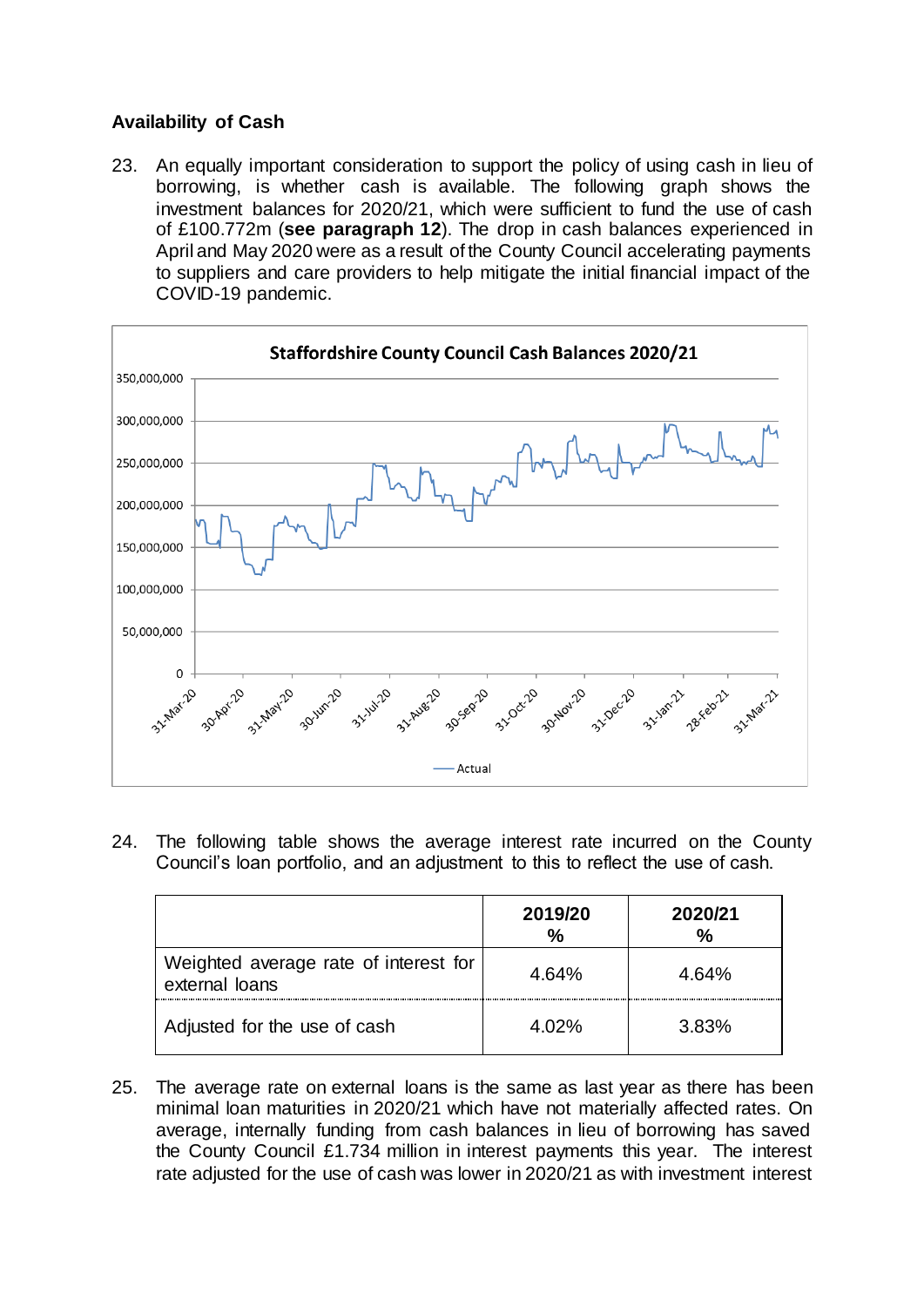rates falling, the opportunity cost of using the cash in lieu of borrowing became less, and this portion of the County Council's debt was funded at a lower cost.

- 26. A graph illustrating the maturity profile of the long-term debt at 31 March 2021 is provided at **Appendix 2**.
- 27. The financing of the County Council's long-term debt at 31 March 2021 is summarised in the following table.

|                                            |         | $\mathsf{Em}$ % of Total |
|--------------------------------------------|---------|--------------------------|
| PWLB fixed maturity loans and other        | 416.585 | 73                       |
| Lender Option Borrower Option (LOBO) loans | 51.000  |                          |
| Internal funding from cash                 | 100.772 | 18                       |
| <b>Total debt position</b>                 | 568,357 | 100                      |

#### **Loan rescheduling in 2020/21**

- 28. Movements in interest rates over time may provide opportunities to restructure the loan portfolio in one of two ways:
	- to replace existing loans with new loans at a lower rate (known as loan rescheduling); or
	- to repay loans early, without replacing the loans. This would increase the use of cash.
- 29. A combination of factors throughout 2020/21 meant that loan restructuring was not financially viable:
	- gilt yields were still near historical lows, which means a large penalty would be payable;
	- Government policy is to apply a margin to the early repayment of a PWLB loan, which further increases the penalty payable; and
	- the gap between short-term interest rates and longer-term interest rates meant that no LOBO loans were called.

## **Annual provision for principal repayments (Minimum Revenue Provision)**

- 30. Under the Local Authorities (Capital Finance and Accounting) (Amendment) (England) Regulations 2008, local authorities are given some flexibility in making an annual revenue provision for the repayment of debt.
- 31. In accordance with the approved policy, the Minimum Revenue Provision of £20.933 million has been used to reduce the County Council's level of debt.

#### **Annual Investment Strategy - Approved lending list**

32. The Annual Investment Strategy (AIS) sets out the parameters for the parties the County Council will lend its money to. The AIS sets out the requirements of government guidance and the CIPFA Code of Practice for Treasury Management. Both documents set out two prime risk issues: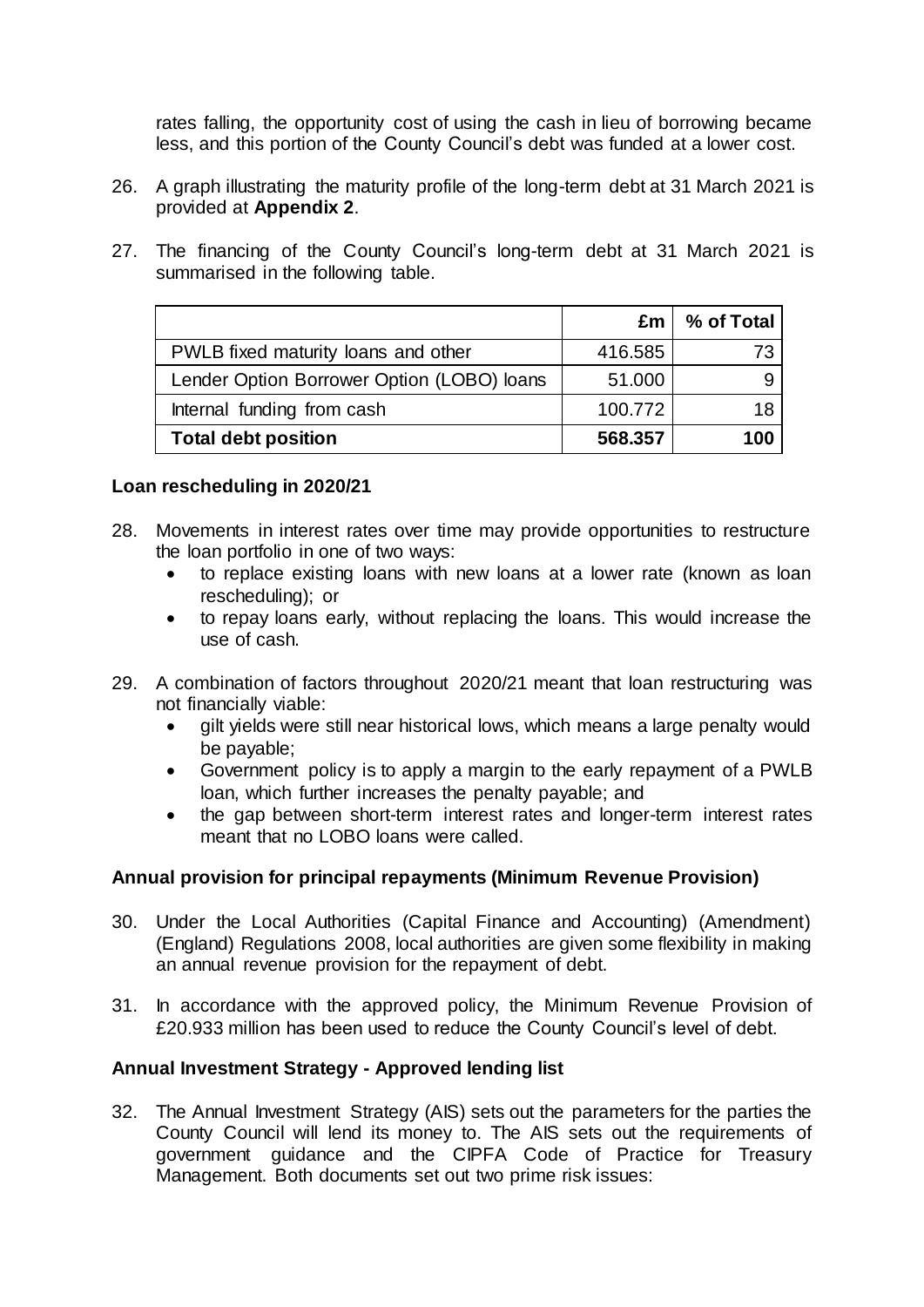- the security of capital; and
- the liquidity of investments.
- 33. The following characteristics underpin the AIS.
	- the use of regulation investments and counterparties recommended by the treasury adviser (high level of security);
	- the use of diversified sterling "AAA" Money Market Funds (MMFs) and same day liquidity accounts (high level of security and liquidity); and
	- a maximum duration of 12 months for bank and building society investments (high level of security).

#### **Treasury Management activity 2020/21**

#### Treasury Management Panel

- 34. The treasury team monitor the financial markets as part of a risk management strategy. Regular reports are provided to the County Treasurer, who chairs the Treasury Management Panel ('the Panel') which is attended by senior finance and treasury officers.
- 35. The CIPFA Guidance on Commercial Property Investment was followed amid a legal concern over local authorities borrowing to invest in property. It was confirmed that the County Council's commercial investment strategy was based on the use of capital receipts and not funded from borrowing. As a result of the practice of some authorities using borrowing to fund commercial investment, the treasury team have followed a policy of maximising exposure to £5m per local authority.
- 36. The Panel discussed the high level of County Council cash balances throughout the year and agreed secure ways to hold the funds in line with the Annual Investment Strategy (AIS). The AIS sets out clearly the parameters that the authority uses to invest its money prescribing limits, time frames, institutions and types of investment officers can make. These are discussed monthly by the Panel and County Treasurer and all investments were made in compliance with these limits.
- 37. The Panel monitored Brexit developments and the implications of Brexit on shortterm investments; foreign domiciled Money Market Funds (MMF) were perceived to have some liquidity risk in the event of a no deal Brexit. As an alternative, the Panel ensured the County Council had access to the Government's DMO deposit account facility with the flexibility to increase limits temporarily for UK domiciled MMFs. As the County Councils investment strategy was viewed as cautious, no additional measures were required.
- 38. As a result of the COVID-19 pandemic the Panel took the decision to hold more cash on a short-term basis so that the County Council had the ability to respond rapidly to any situation which may have arisen in an uncertain and changing environment. In addition, the cashflow of the Authority was also reviewed regularly, so that an insight into possible pressures could be gained to further inform decisions. As discussed in this report the interest rates for investments fell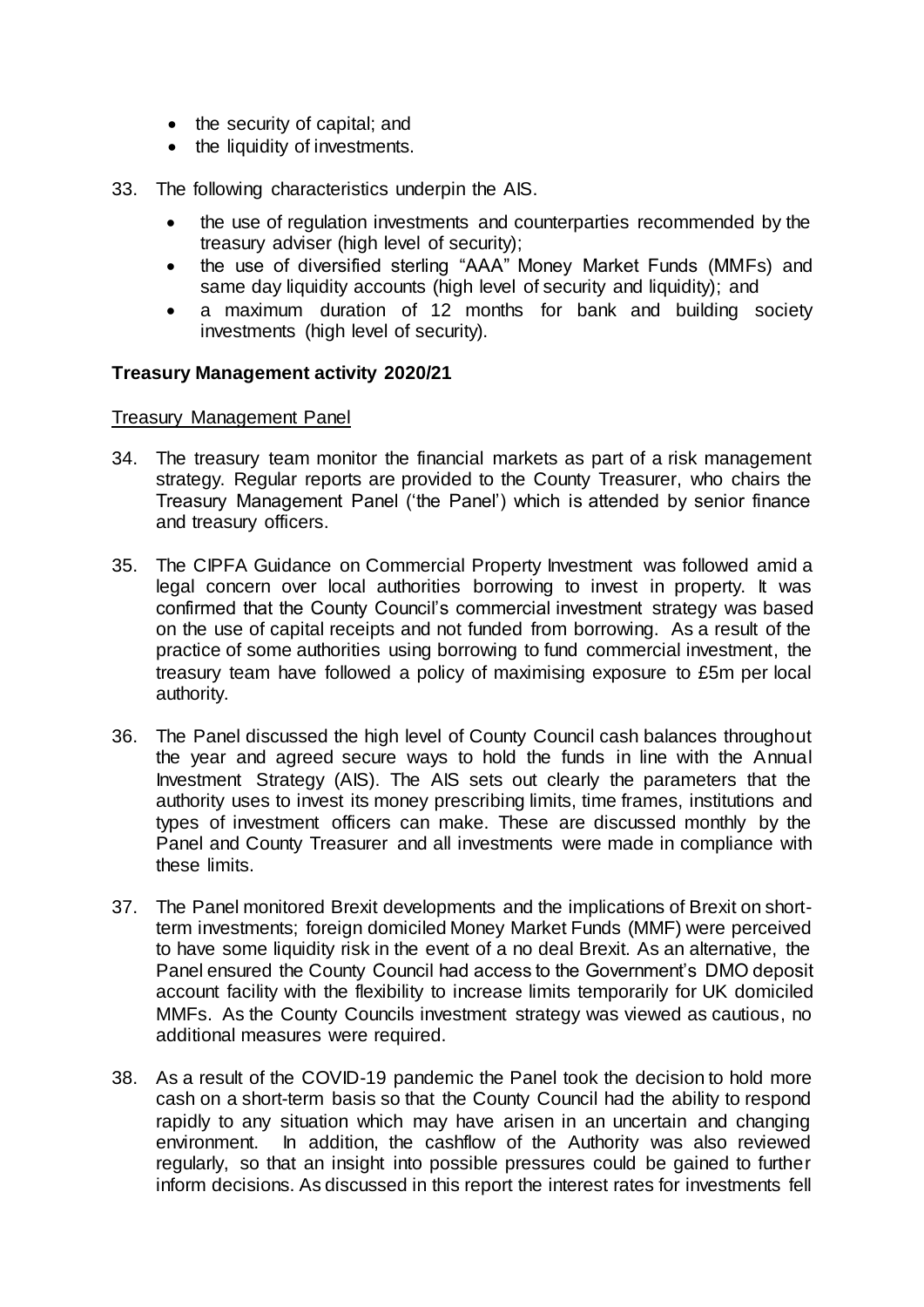sharply as the pandemic affected global market and the threat of negative interest rates was raised by the Bank of England. Whilst this did not happen, some investment returns did fall below 0% but the County Council was able to avoid making deposits in such investment vehicles.

- 39. During the year, the Panel discussed the treasury reports required for 2020/21 following the revision of the CIPFA Codes of Practice on Treasury Management and the Prudential Code, and revised guidance on Local Government Investments and MRP from the Ministry of Housing, Communities and Local Government (MHCLG). In addition to the reports outlined in **paragraph 2**, the Panel approved the Capital Strategy and the Commercial Investment Strategy.
- 40. The Commercial Investment Strategy covers the requirements of MHCLG Guidance, in relation to investments held for service purposes, or for commercial profit. Although commercial investments could be considered for 2020/21, the County Council's 2020/21 annual investment strategy remained low risk, with a focus on safeguarding assets by investing in low risk institutions, and with a view to liquidity and diversification. The Panel considered there was no need to change this strategy during 2020/21.
- 41. The Panel appointed Link as the County Council's treasury management advisors at the end of 2020/21, as a replacement for Arlingclose. This was done through a fully competitive tender process and was compliat with all County Council procurement regulations. Officers have already begun to work closely with representitives from Link.

#### Credit risk management

42. The following table sets out the credit ratings awarded by credit rating agencies for the counterparties that the County Council was invested with at 31 March.

| <b>Credit Rating</b>                | 31 March 2020 | 31 March 2021 |
|-------------------------------------|---------------|---------------|
|                                     | £m            | £m            |
| AAA                                 | 85.2          | 247.5         |
| 'A' range (including 'A+' and 'A-') | 4.7           | 2.1           |
| Local authorities                   | 94.0          | 30.0          |
| <b>Total investments</b>            | 183.9         | 279.6         |

- 43. The 2020/21 AIS set the minimum credit-rating of a counterparty at a long-term rating of 'A - ', where available. Counterparties rated below this level were automatically precluded from being on the lending list. From the table above, the highest rating ('AAA') was that given to MMFs, whilst the bank investments were graded in the 'A' range.
- 44. Whilst most local authorities are unrated by credit rating agencies, both regulations (which list local authorities as acceptable bodies to invest in) and their status as tax raising bodies make them highly creditworthy.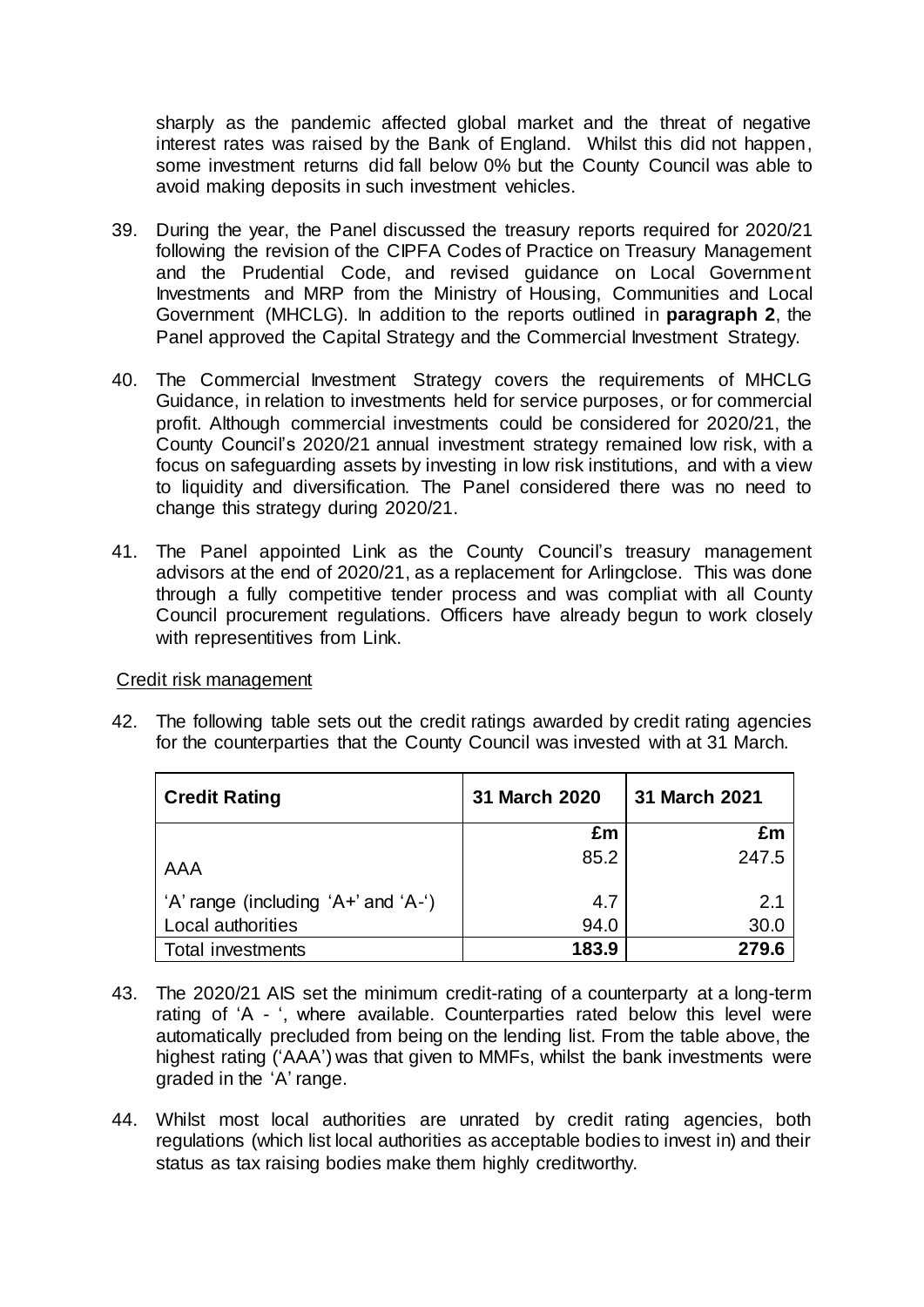45. A copy of the lending list as at the 31 March 2021 is attached at **Appendix 3**.

Treasury Management Investment transactions

- 46. Surplus cash is invested in money market instruments to earn interest in accordance with the AIS. All investments must comply with Local Authorities (Capital Finance and Accounting) (England) Regulations 2003 which ensure authorities cannot 'speculate' with public funds, for example, authorities cannot invest surplus cash directly in the stock market.
- 47. Treasury officers are authorised to invest in approved counterparties without further approval from the Panel or Members. These are called 'Standard Investments' and include the UK Government, short term Money Market funds and banks and building societies recommended by the County Council's treasury advisors.
- 48. In addition, the AIS allows investments in 'Non-standard Investments' subject to approval from the Panel chaired by the County Treasurer. Collective Investment Schemes are a category within non-standard investments which include Enhanced MMFs.
- 49. The County Council has an investment in the Royal London Cash Plus MMF; this Enhanced MMF has the same characteristics as same day liquidity MMFs but has a 3-day notice period and recommended investment duration of at least 6 months, due to a longer investment horizon. The Royal London Cash Plus MMF has allowed the County Council to earn an increased yield in a low interest rate environment.
- 50. The County Council's same day notice MMFs converted from a Constant Net Asset Value (CNAV) to a Low Volatility Net Asset Value (LVNAV) structure in January 2019. The assets of LVNAV MMFs are marked to market, meaning the dealing NAV (unit price) may fluctuate. However, the regulations confirm they will be allowed to maintain a constant dealing NAV provided they meet strict criteria and minimum liquidity requirements.

|                                      | 2019/20        | 2020/21        |
|--------------------------------------|----------------|----------------|
| Total Transactions in year           | £0.934 billion | £0.855 billion |
| Total Interest receipts              | £2.019 million | £1.591 million |
| Average return on investments        | 1.46%          | 0.68%          |
| 7-day LIBID <sup>*</sup> (benchmark) | 0.50%          | $(0.02\%)$     |
| Additional return generated          | 0.96%          | 0.70%          |

51. The following table summarises some key facts about the investment transactions over the last two years.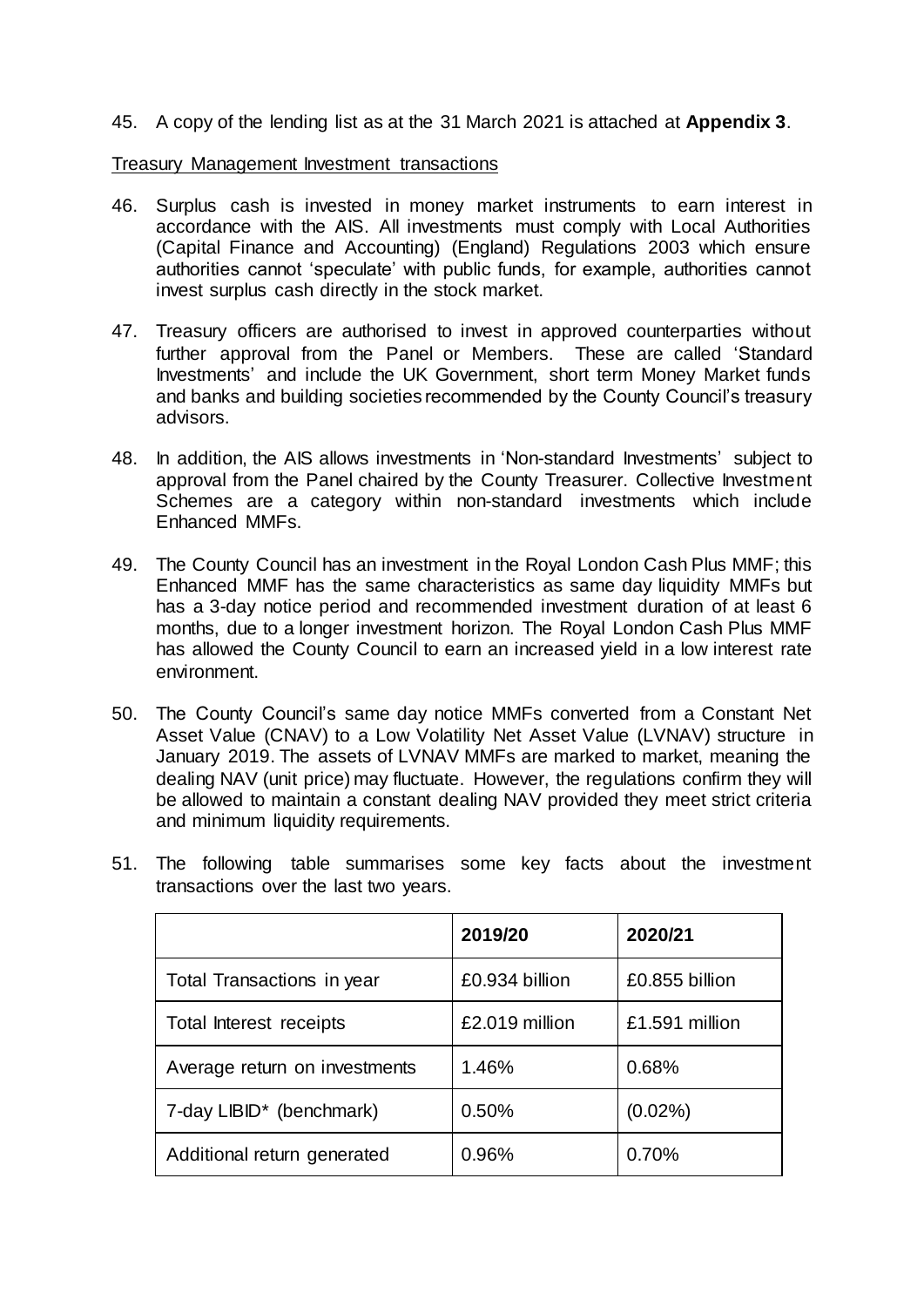| Adjusted without long-term local I<br>authority investments |  |
|-------------------------------------------------------------|--|
|-------------------------------------------------------------|--|

*\* London Interbank BID interest rate*

- 52. The previous table shows that the level of total interest receipts in 2020/21 were lower than in the previous year. This reflects the impact of the global pandemic on the financial markets with interest rates falling drastically. The County Council did not make any investments with a negative rate during the year which were offered by some institutions. The total interest receipts figure includes interest receipts from £30m of long-term local authority investments. These were made at an average rate of 4.02%, significantly higher than current market interest rates.
- 53. The long-term local authority investments were originally approved by Cabinet in 2013, for a maximum of £45m. Although the County Council made a number of short-term local authority investments during 2019/20, no further long-term investments have been made due to a lack of demand from borrowers.
- 54. Approved investments at 31 March 2021 stood at £279.549 million (£183.910 million at 31 March 2020) and these can be analysed as follows:

| Long-term local authority            | £m      | Term                  |
|--------------------------------------|---------|-----------------------|
| Derby City Council                   | 7.500   | 28/11/2030            |
| <b>Derby City Council</b>            | 7.500   | 28/11/2031            |
| Redcar and Cleveland Borough Council | 7.500   | 29/11/2032            |
| Redcar and Cleveland Borough Council | 7.500   | 29/11/2033            |
| <b>Banks and building societies</b>  |         |                       |
| Lloyds (as banking provider)         | 2.049   | Instant Access        |
| <b>Money Market Funds</b>            |         |                       |
| <b>Black Rock</b>                    | 68.000  | <b>Instant Access</b> |
| Insight                              | 49.500  | <b>Instant Access</b> |
| Federated                            | 30,000  | <b>Instant Access</b> |
| Aberdeen                             | 68,000  | <b>Instant Access</b> |
| <b>State Street</b>                  | 12.000  | <b>Instant Access</b> |
| <b>Enhanced Money Market Funds</b>   |         |                       |
| Royal London Cash Plus               | 20.000  | 2-day notice          |
| TOTAL                                | 279.549 |                       |
|                                      |         |                       |

Of the funds invested, £36.2 million are held on behalf of third parties such as the Midland Engine and the Local Enterprise Partnership. In addition, the County Council has some COVID-19 grant funding which has inflated year end balances.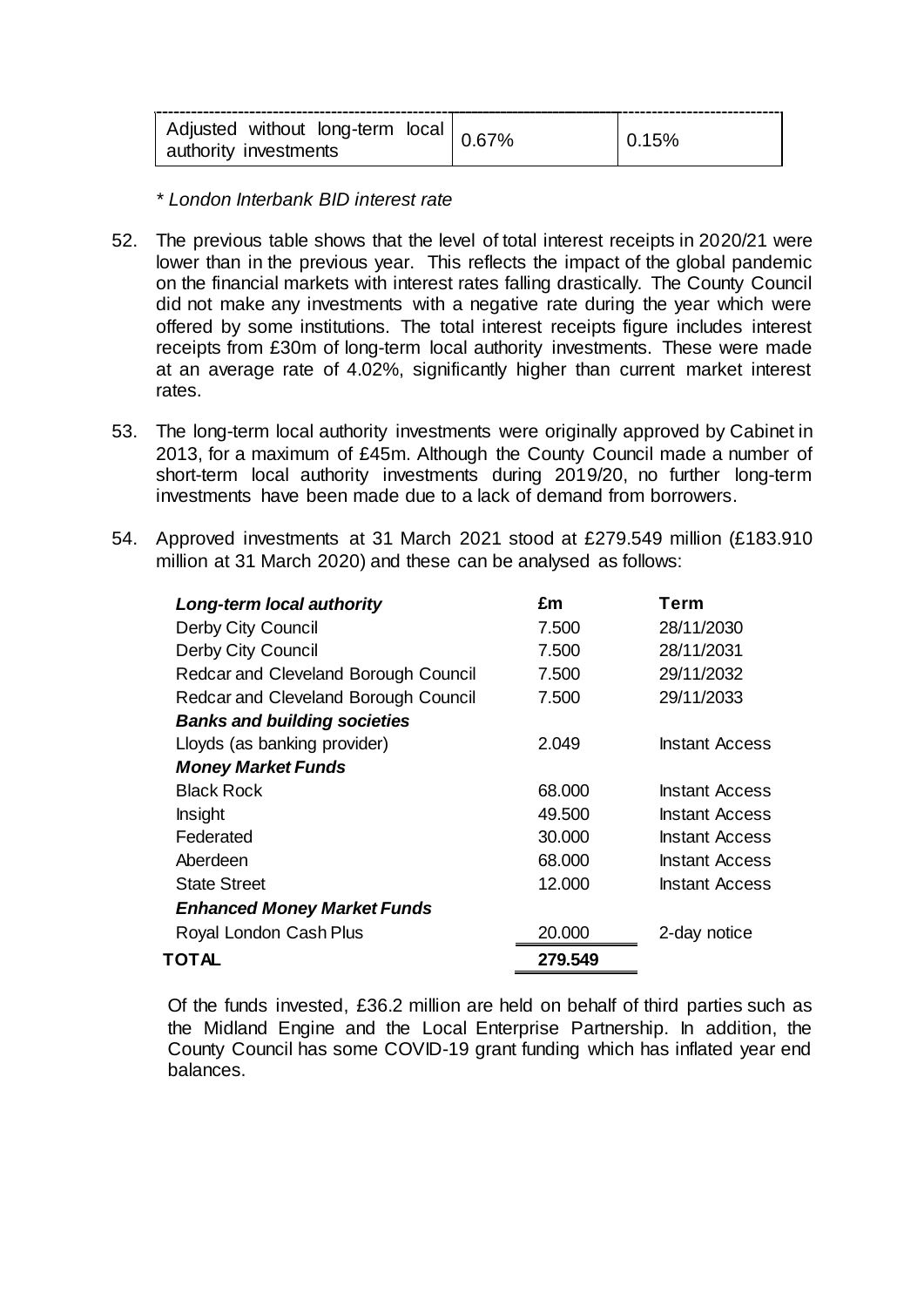#### **Compliance with other matters**

- 55. The following other matters can be confirmed:
	- (i) In accordance with financial regulations, the Treasury Management Panel, chaired by the County Treasurer (Section 151 Officer) and comprising other senior finance and treasury officers, met regularly to consider treasury matters;
	- (ii) All treasury related transactions were undertaken by authorised officers and within the limits approved by the County Council;
	- (iii) All investments were to counterparties on the approved lending list current at the time and fully met the requirements of the Local Authorities (Capital Finance and Accounting) (England) Regulations 2008; and
	- (iv) The County Council operated within the limits and Prudential Indicators for treasury management as set out in the County Council's Treasury Management Practices except for the indicator relating to variable interest rates. This indicator is calculated based on the highest expected cash balance in the year which was surpassed as a result of a government grant in respect of the Covid-19 pandemic, Local Enterprise Partnership funds and the Midland Engine. This was discussed by the Treasury Management Panel during the year and arrangements made for the secure deposit of funds in line with the AIS. The outturn for all Prudential Indicators is shown in **Appendix 4**.
	- (v) As part of the County Council's 2020/21 Strategic Internal Audit Plan, the Treasury Management section was audited during the year. The outcome of the audit was that a Substantial Assurance rating was provided by Internal Audit indicating the areas reviewed were adequately controlled and that internal controls were in place and operating effectively.

## **List of Background Documents**

- 1. Treasury Management in the Public Services: Code of Practice (CIPFA) (2017)
- 2. Prudential Code for Capital Finance in Local Authorities (CIPFA) (2017)
- 3. The Local Authorities (Capital Finance and Accounting) (England) Regulations 2003
- 4. Statutory Guidance on Local Government Investments Issued under Section 15(1) (a) of the Local Government Act 2003 (2018)
- 5. Statutory Guidance on Minimum Revenue Provision Issued under section 21 (1A) of the Local Government Act 2003 (2018)
- 6. Localism Act 2011 Guidance on the General Power of Competence in sections 1 to 6.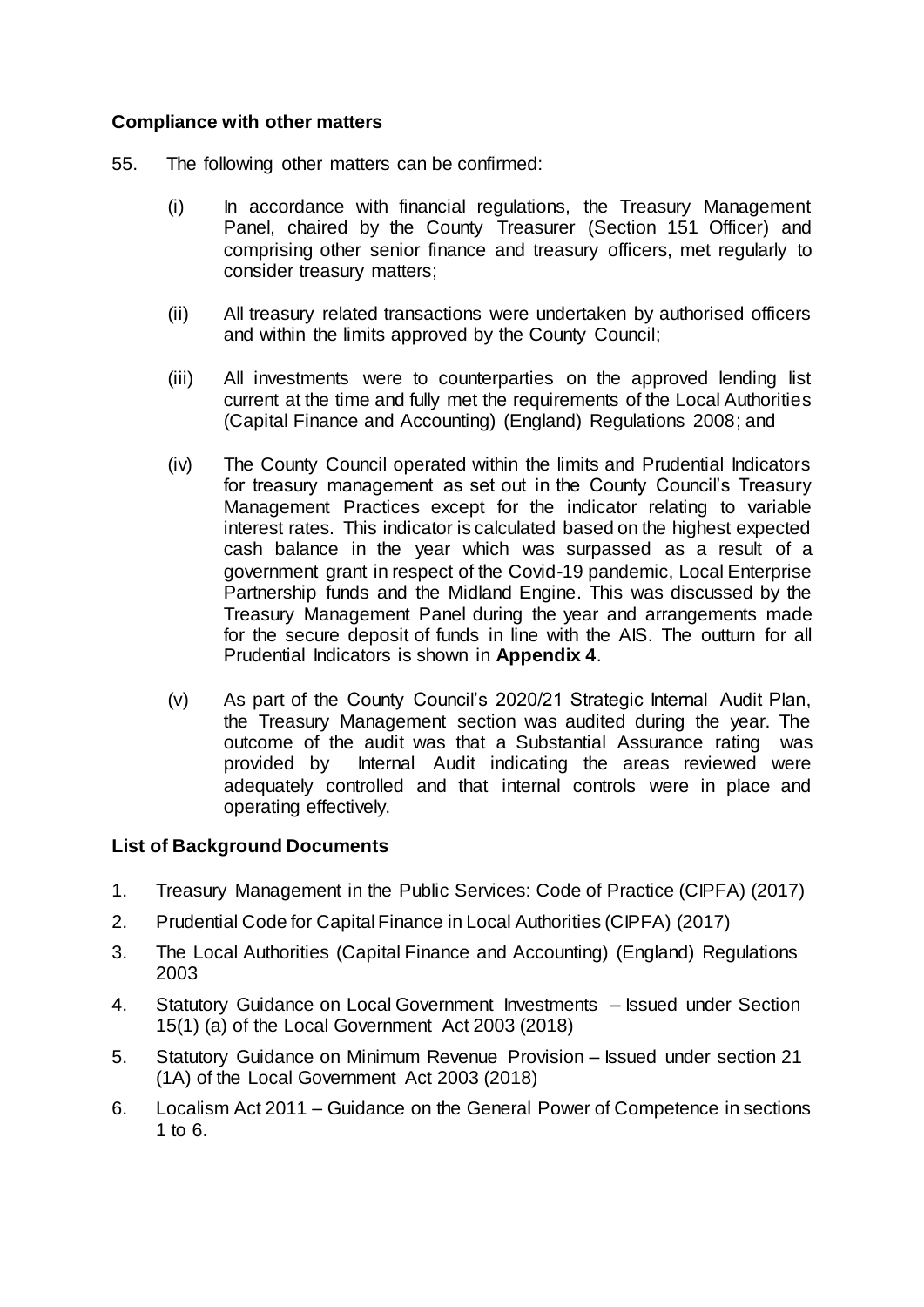## **Contact Details**

| <b>Report Author:</b>       | Justin Madden                                |
|-----------------------------|----------------------------------------------|
| Job title:                  | <b>Investment Accountant</b>                 |
| <b>Telephone Number:</b>    | 01785 278146                                 |
| <b>Email Address:</b>       | Justin.madden@staffordshire.gov.uk           |
| Location:                   | Treasury and Pensions, 1 Staffordshire Place |
| <b>Report Commissioner:</b> | <b>Melanie Stokes</b>                        |
| <b>Job Title:</b>           | Assistant Director for Treasury and Pensions |
| Telephone No.:              | 01785 276330                                 |
| <b>E-Mail Address:</b>      | melanie.stokes@staffordshire.gov.uk          |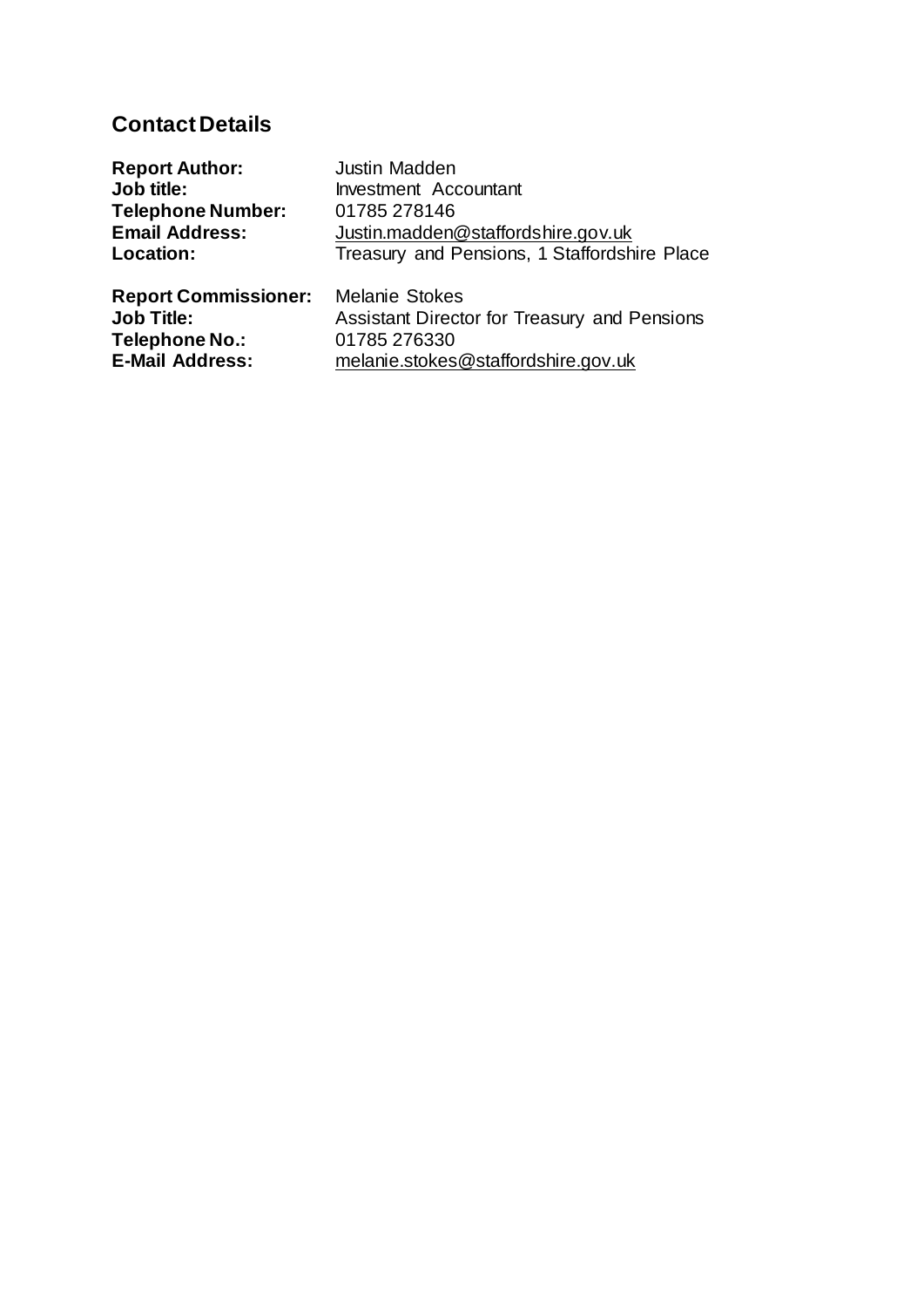### **Appendix 1**

### **Cabinet 15 September 2021**

**Equalities implications** – There are no equalities implications arising from this report.

**Legal implications** – There are no legal implications arising from this report.

**Resource and value for money implications** – The resource and value for money implications are contained within the body of the report.

**Risk implications** – Counterparty, interest rate and refinancing risk arising because of treasury management activity have been considered in the body of this report.

**Climate change implications** – There are no climate change implications arising from this report.

**Health impact assessment screening** – There are no health impact assessment implications arising from this report.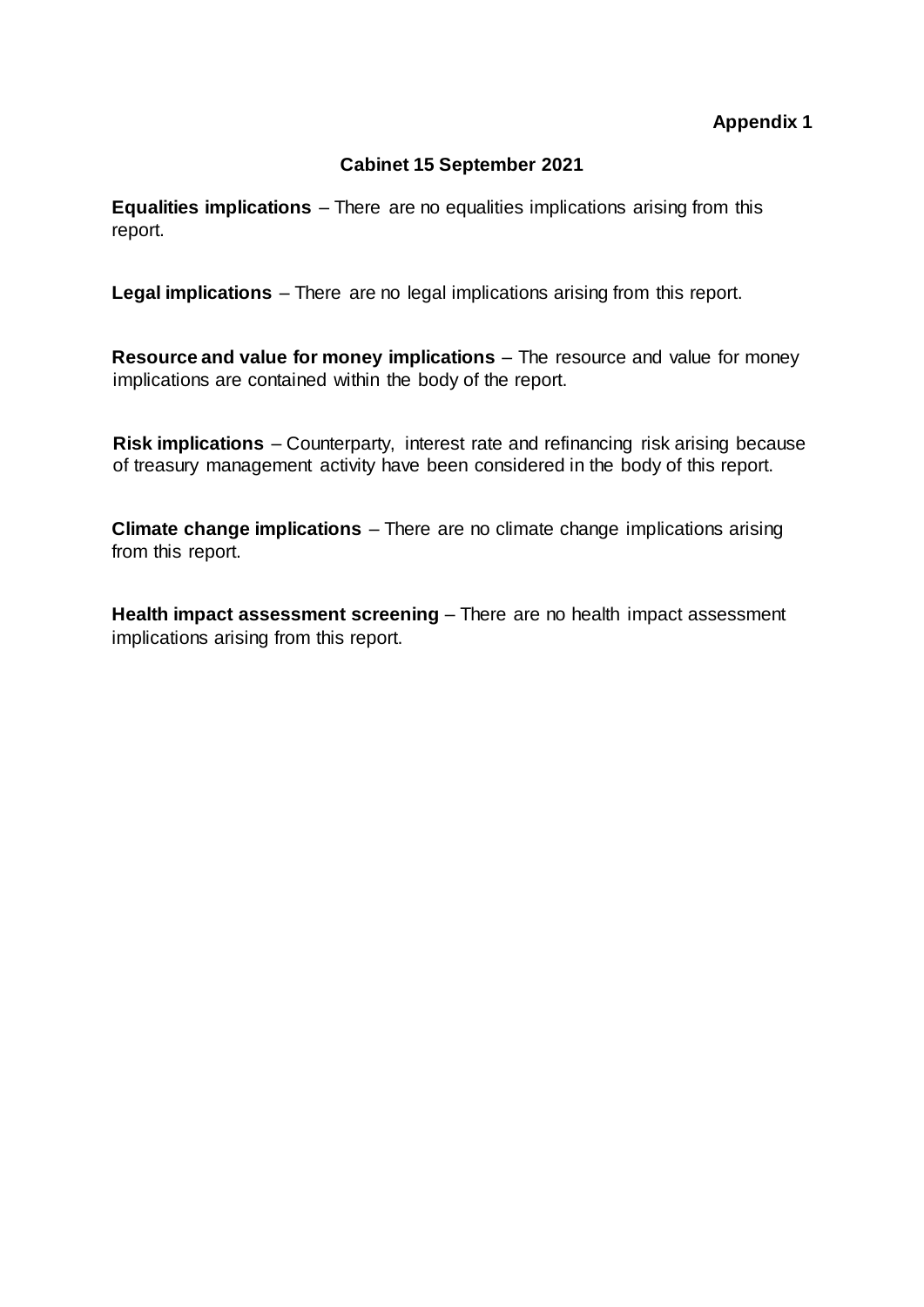

**Cabinet 15 September 20 2 1**Staffordshire County Council Debt Maturity Profile 31 March 2021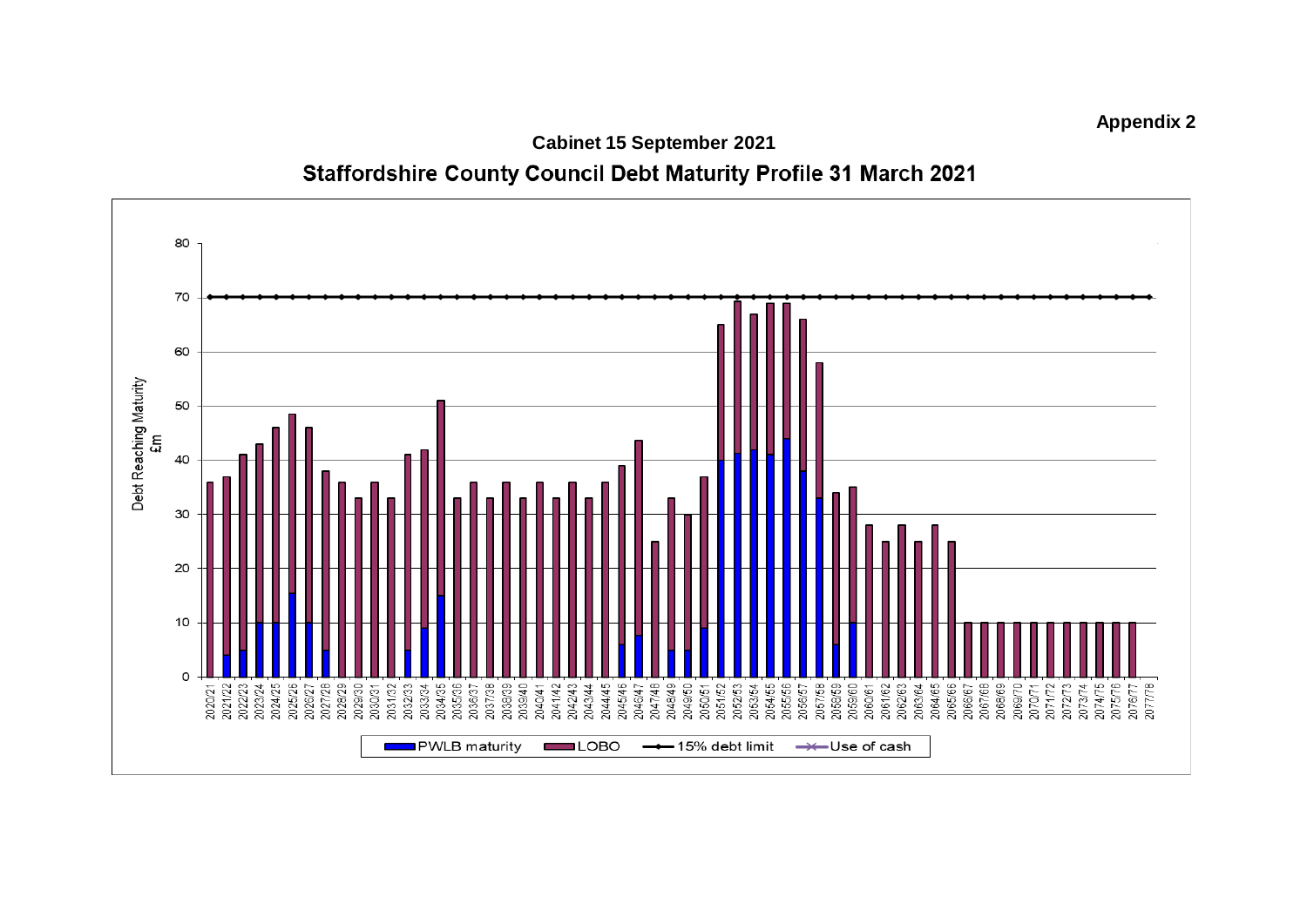# **Cabinet 15 September 2021**

| Approved lending list - 31 March 2021 |                   |  |
|---------------------------------------|-------------------|--|
|                                       | <b>Time limit</b> |  |
| <b>Regulation investments</b>         |                   |  |
| DMADF account                         | 6 months          |  |
| <b>UK Government Treasury Bills</b>   | 6 months          |  |
| UK local authority                    | 12 months         |  |
|                                       |                   |  |
| <b>Banks and building societies</b>   |                   |  |
| <b>Barclays</b>                       | 35 days           |  |
| Lloyds                                | 35 days           |  |
| Nationwide                            | 35 days           |  |
| Santander                             | 35 days           |  |
|                                       |                   |  |
| <b>MMF's</b>                          |                   |  |
| <b>Black Rock</b>                     | same day          |  |
| Insight                               | same day          |  |
| Federated                             | same day          |  |
| Aberdeen                              | same day          |  |
| <b>State Street</b>                   | same day          |  |
|                                       |                   |  |
| <b>Enhanced MMF's</b>                 |                   |  |
| Royal London Cash Plus                | 3-day notice      |  |